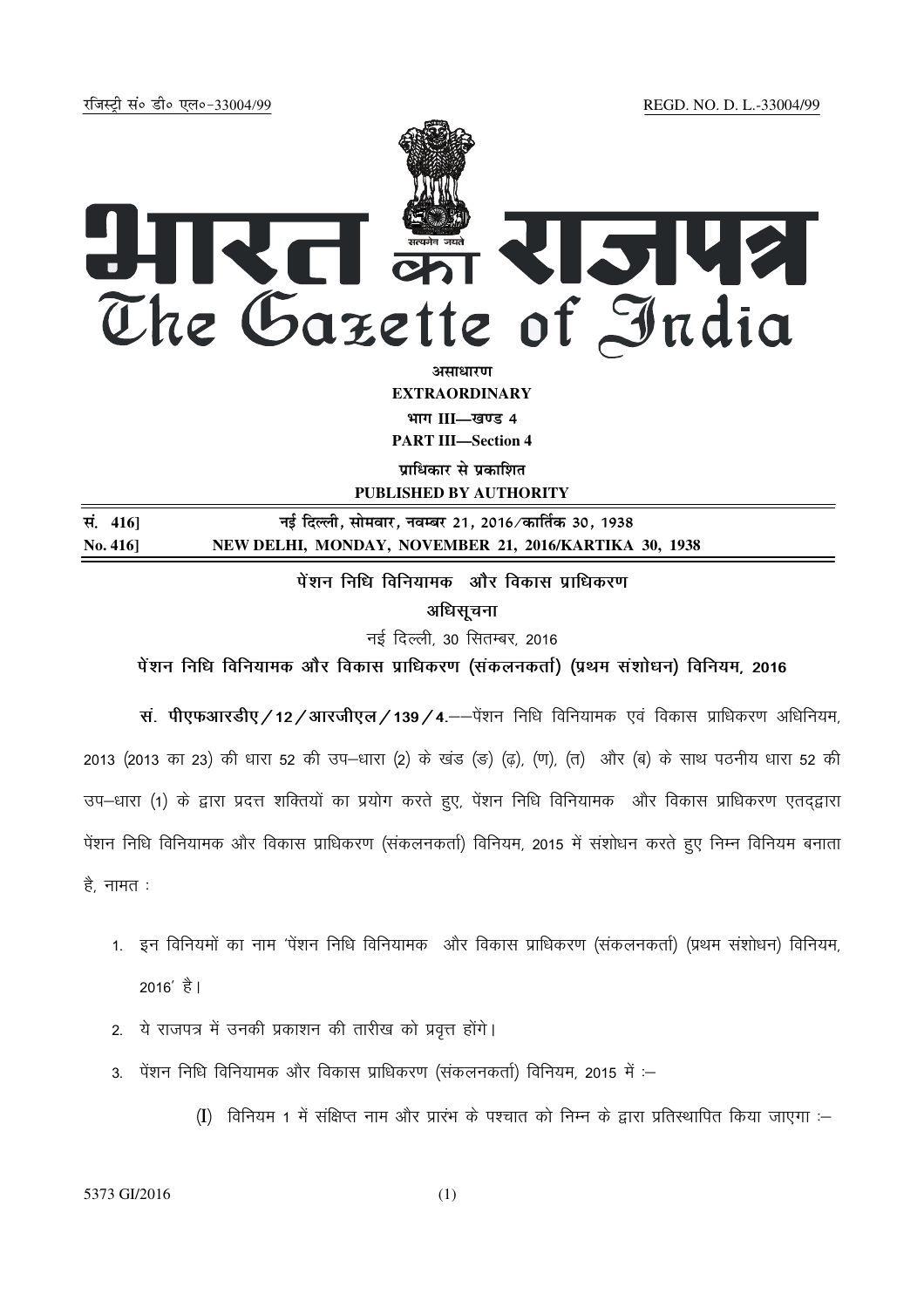" विनियम का उद्देश्य विद्यमान संकलनकर्ताओं के रजिस्ट्रीकरण और अभिदाताओं के हितों की रक्षा के लिए राष्ट्रीय पेंशन प्रणाली के क्रियान्वयन को मानीटर करने के लिए विनियामक रूपरेखा प्रदान करना 含''

 $(II)$  विनियम 3 के उप-विनियम (4) को निरस्त माना जाएगा।

(III) विनियम 4 के उप-विनियम (3) को निम्न के द्वारा प्रतिस्थापित किया जाएगा :-

" ऐसा कोई **विद्यमान** संकलनकर्ता, जिसे अधिनियम के अधीन प्राधिकरण की स्थापना के ठीक पूर्व अंतरिम पेंशन निधि विनियामक और विकास प्राधिकरण द्वारा उस रुप में कृत्य करने की अनज्ञा प्रदान की गई थी, इन विनियमों के अधिसुचित किये जाने से नब्बे दिन दिन की अवधि तक **या ऐसी किसी** अन्य समयसीमा तक, जिसका प्राधिकरण द्वारा विस्तार किया जा सके, के अध्यधीन ऐसा विद्यमान संकलनकर्ता रजिस्टीकरण दिये जाने का आवेदन करता है **और** प्राधिकरण द्वारा उसके आवेदन का निपटान किये जाने तक, उस रूप में कृत्य करना जारी रख सकेगा "

 $(IV)$  विनियम 8 के उप-विनियम (4) को निम्न के द्वारा प्रतिस्थापित किया जाएगा :-

''ऐसे आवेदक के संबंध में, जो आरंभिक मूल्यांकन के पश्चात् सभी पात्रता शर्तों को पूरा करता है, प्राधिकरण आवेदक के कार्यालय में ऐसी तारीख को और समय पर, जो प्राधिकरण द्वारा अवधारित किया जाए. सम्यक तत्परता बरत सकता है''

(V) विनियम 12 के उप-विनियम (2) को निरस्त माना जाएगा।

 $(VI)$  विनियम 14 में :

उप-विनियम (3) को निम्न के द्वारा प्रतिस्थापित किया जाएगा :-

(iii) ''प्रत्येक संकलनकर्ता, ऐसी सभी प्रचालनों और अन्य अपेक्षाओं, **यदि ऐसा किया जाना** प्राधिकरण द्वारा अपेक्षित हो, जो समय—समय पर विनिर्दिष्ट की जाएं, के संबंध में राष्ट्रीय पेंशन प्रणाली से करार करेगा और राष्ट्रीय पेंशन प्रणाली न्यास को नियमित अंतरालों पर अनुपालन संबंधी प्रमाणपत्र प्रस्तुत करेगा।''

(VII) विनियम 18 में उप-खंड (ज) के पश्चात उप-खंड (झ) और उप-खंड (ञ) को निम्न प्रकार से जोड़ा जाएगा :–

'' (झ) विद्यमान स्वावलम्बन अभिदाता के अटल पेंशन योजना या भारत सरकार की कोई अन्य पेंशन स्कीम या राष्ट्रीय पेंशन प्रणाली के अंतर्गत किसी योजना में प्रव्रजन हेतु आवेदनों या अटल पेंशन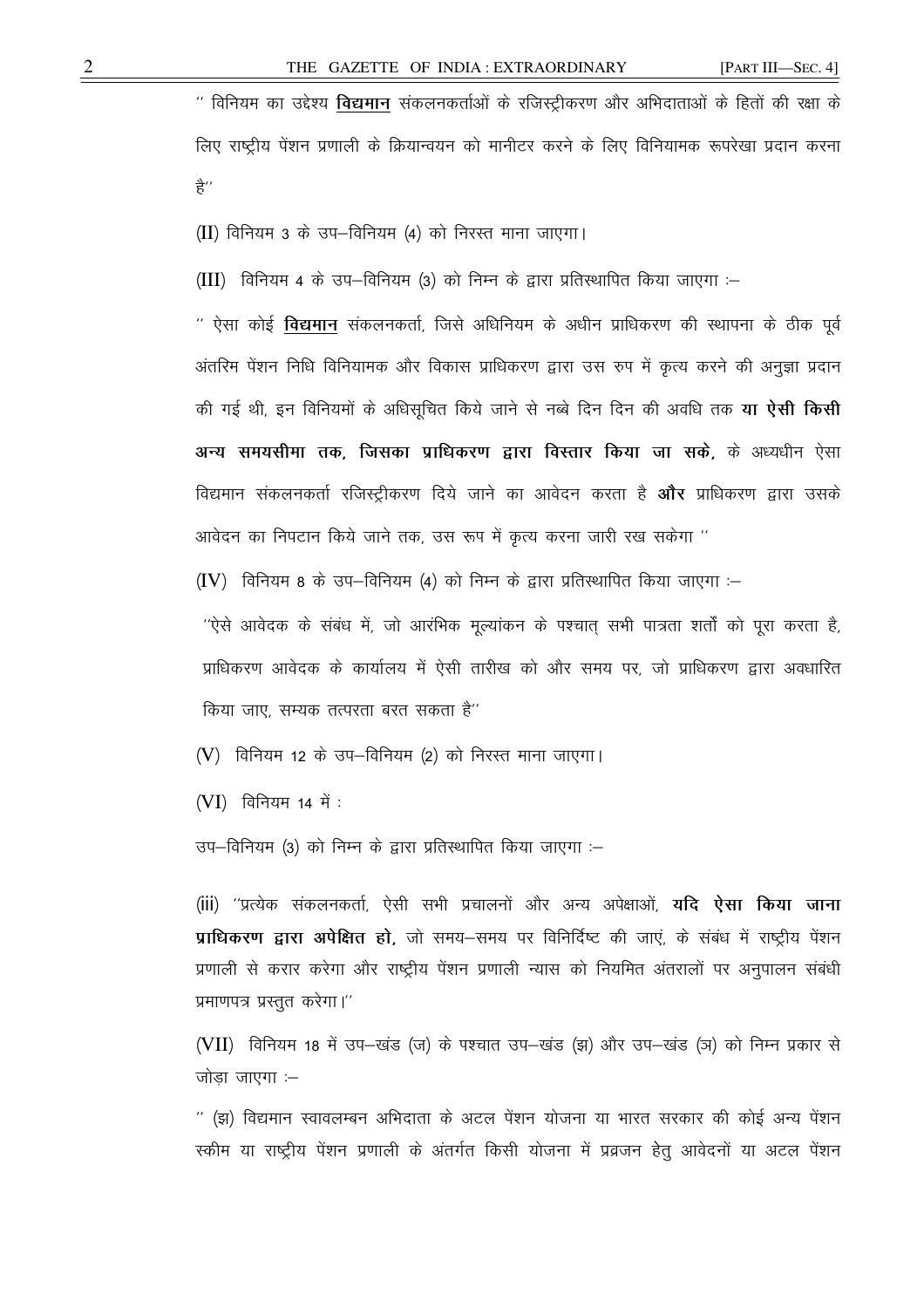3

योजना को न अपनाने और राष्ट्रीय पेंशन प्रणाली–लाइट / स्वावलम्बन योजना के अंतर्गत बने रहने के विद्यमान अभिदाताओं से प्राप्त विशिष्ट आवेदनों के अभिलेखों को बनाये रखना"

(ञ) अभिदाताओं के अटल पेंशन योजना (एपीवाई) या भारत सरकार की कोई पेंशन स्कीम या राष्ट्रीय पेंशन प्रणाली के अंतर्गत किसी योजना से निकास के लिए प्राप्त आवेदनों के अभिलेखों को बनाये रखना।

 $(IX)$  विनियम 27 के उप–विनियम (1) के उप–खंड (छ) को निम्न के द्रारा प्रतिस्थापित किया जाएगा

 $\overline{\phantom{a}}$ 

''सभी रजिस्ट्रीकृत संकलनकर्ताओं को लागू किसी अन्य समान मानदंडों के विरूद्ध या अभिदाता सेवाओं

के निबंधनानसार अपने कार्य का कालिक पनर्विलोकन करने में असफल रहता है:

हेमंत जी. कांट्रेक्टर, अध्यक्ष

[विज्ञापन- III / 4 / असा. / 288 / 16(203)]

# पाद टिप्पणी :

1. मूल विनियम, पेंशन निधि विनियामक और विकास प्राधिकरण (संकलनकर्ता) विनियम, 2015 को अधिसूचना संख्या पीएफआरडीए / 12 / आरजीएल / 139 / 4 के माध्यम से भारत के राजपत्र भाग- III खण्ड 4 में, 10 मार्च, 2015 को प्रकाशित किया गया।

# PENSION FUND REGULATORY AND DEVELOPMENT AUTHORITY **NOTIFICATION**

### New Delhi, the 30<sup>th</sup> September, 2016

## PENSION FUND REGULATORY AND DEVELOPMENT AUTHORITY (AGGREGATOR) (FIRST AMENDMENT) REGULATIONS 2016

No.PFRDA/12/RGL/139/4 - In exercise of the powers conferred by sub-section (1) of section 52 read with clauses (e), (n), (o), (p) and (w) of sub-section (2) thereof of the Pension Fund Regulatory and Development Authority Act, 2013 (23 of 2013), the Pension Fund Regulatory and Development Authority hereby makes the following regulations to amend the Pension Fund Regulatory and Development Authority (aggregator) Regulations 2015 namely:-

- 1. These regulations may be called the Pension Fund Regulatory and Development Authority (aggregator) (First Amendment) Regulations, 2016.
- 2. They shall come into force on the date of their publication in the Official Gazette.
- 3. In the Pension Fund Regulatory and Development Authority (aggregator) Regulations 2015:-
	- $(1)$ In regulation (1) after short title and commencement, the following shall be substituted:

"The Regulation aims to provide regulatory framework for registration of existing Aggregators and monitor implementation of National Pension System for the best interest of the target subscribers."

- $(II)$ sub-regulation (12) of regulation (3) shall stand omitted.
- $(III)$ In regulation  $(4)$ , sub-regulation  $(3)$  shall be substituted as follows: